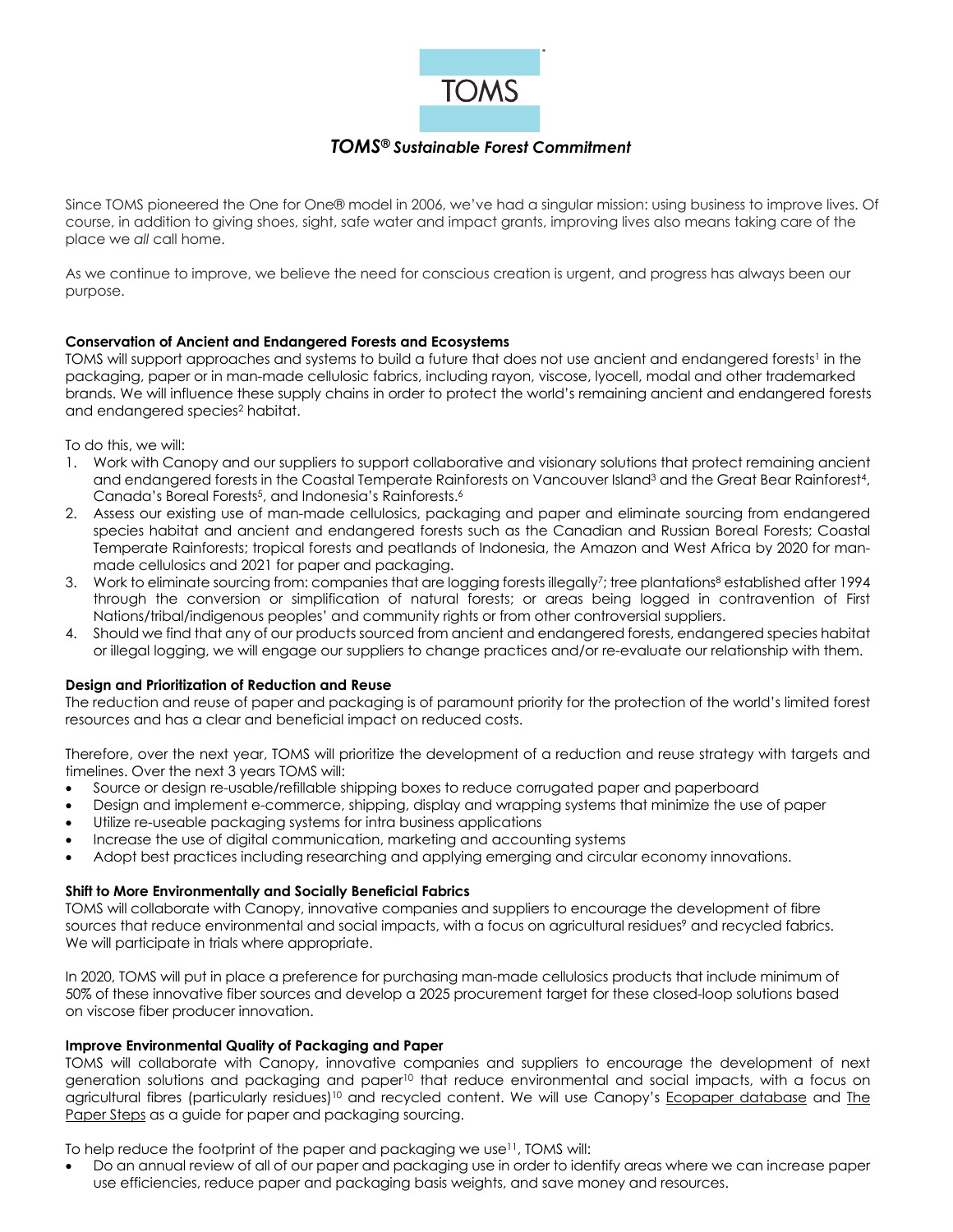- Give preference to paper/packaging with high-recycled content, specifically post-consumer waste content reaching an overall recycled fiber content in our papers and packaging of at least 50% average within 3 years;
- Encourage our suppliers to continuously improve and expand the availability of recycled content in papers/packaging;
- Source packaging and paper from alternative fibres such as wheat straw or other agricultural residues, when possible;
- Support research and development of commercial scale production of pulp, paper and packaging from alternative fibre sources such as wheat straw, and other alternative fibers including participation in trials as appropriate.

#### **Forest Certification**

Where the above conditions are met (including 1-4), TOMS will request that all fabric, packaging and paper sourced from forests are from responsibly managed forests, certified to the Forest Stewardship Council (FSC) certification system, and where FSC certified plantations<sup>12</sup> are part of the solution.

#### **Recognizing, Respecting and Upholding Human Rights and the Rights of Communities**

TOMS will request that our suppliers respect the Universal Declaration of Human Rights and acknowledge indigenous and rural communities legal, customary or user rights to their territories, land, and resources.13 To do so, we request that our suppliers acknowledge the right of Indigenous People and rural communities to give or withhold their Free, Prior and Informed Consent (FPIC) before new logging rights are allocated or plantations are developed. We request that our suppliers resolve complaints and conflicts, and remediate human rights violations through a transparent, accountable, and agreeable dispute resolution process.

#### **Reduce Greenhouse Gas Footprint**

TOMS recognizes the importance of forests as carbon storehouses and their role in maintaining climate stability, As part of our ongoing leadership on climate we will support initiatives that advance forest conservation to reduce the loss of high carbon stock forests, by encouraging suppliers to avoid harvest in these areas, and by giving preference to those that use effective strategies to actively reduce their greenhouse gas footprint.

### **Safeguarding Water and Critical Systems**

TOMS recognizes that ancient and endangered forests are vitally important systems for the protection and regulation of water from the local to global level. Large areas of contiguous forest act as a biotic pump helping to move moisture from coastal areas to the interior of continents. We give preference to those suppliers that use effective strategies to actively maintain and restore forest intactness to maintain forests' function of regulating the flow and purity of water at a micro and macro scale.

#### **Support Best Processing Practices and Procurement**

TOMS requires that our man-made cellulosic suppliers use best available environmental practices for processing, such as the 'closed-loop' lyocell processing.

We will give purchasing preference to paper and packaging that has been processed utilizing technologies such as chlorine free bleaching<sup>14</sup>. We will switch to receipts for instore use that are non-phenol and BPA/BPS free<sup>15</sup> in recognition of the health benefits this will have for our employees and customers.

We will also give preference in our North American operations to using printers ranked in the top of the Blueline Ranking.

#### **Promote Industry Leadership**

TOMS looks to create a positive impact together with our suppliers, partners and customers. As implementation progresses, TOMS will work with suppliers, non-governmental organizations, other stakeholders and brands that work with Canopy to support the protection of ancient and endangered forests and forward solutions to reduce the demands upon forests. We will also seek opportunities to educate and inform the public on these issues and solutions through our marketing and communications.